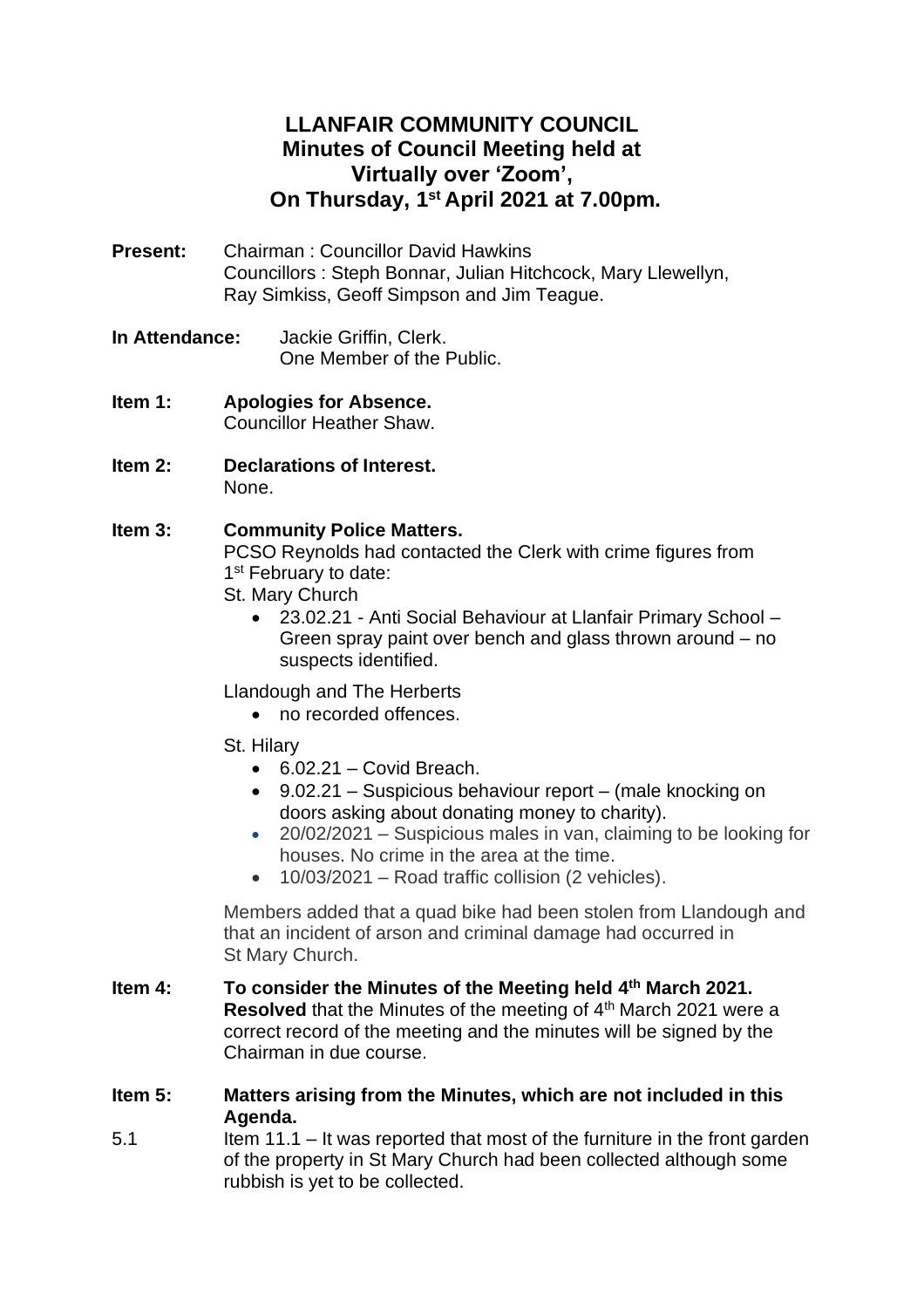#### **Page two**

- **Item 5: Matters arising from the Minutes, which are not included in this Agenda (Continued).**
- 5.2 Item 10.6 The Clerk reported that no response had been received regarding any update on the refuse site at Llandow. Members agreed that the road has been improved, slightly!
- 5.3 Item 5.2 The Clerk advised that Aston Martin had made contact in response from the letter sent by the Clerk who was unavailable at the time. No further contact had been made.

### **Item 6: Chairman's Report.**

No report.

At this point the Meeting was adjourned to allow a Member of the Public to address the Council. *See Appendix 1.*

# **Item 7: Clerk's Report**

#### 7.1 **Finances.**

Bank balance was noted at **£4,402.18** (Current Account £3,506.07 and Business Reserve Account £896.11).

#### **Payments made since 4 th March 2021 are:**

Clerk's Salary (March) - £154.26; HMRC Tax (March) - £38.57; Petty Cash for year 2020/2021 (Reimbursement to Clerk) - £95.25.

#### **Payments due to be made are:**

Clerk's Salary (April) - £154.26; HMRC Tax (April) - £38.57; J Griffin (Reimbursement for 'Zoom' Meetings for January to March 2021) - £43.17.

#### **No Monies Received.**

# **Renewal of One Voice Wales Membership 2021.**

The Clerk advised that the One Voice Wales Membership is due for renewal. This year the fee is £87, an increase of £2 on last year. **Resolved** that the Membership should continue for 2021/2022.

#### **Audit 2020/2021.**

All paperwork for the last financial year has been received from the Wales Audit Office for completion as soon as possible.

# **Item 8: To Discuss Installation of a Defibrillator in Llandough.**

Members discussed the proposal to purchase a defibrillator for Llandough. Welsh Hearts will provide funding of £250 and various ideas for fundraising were discussed. The item is to remain on the agenda for the next meeting.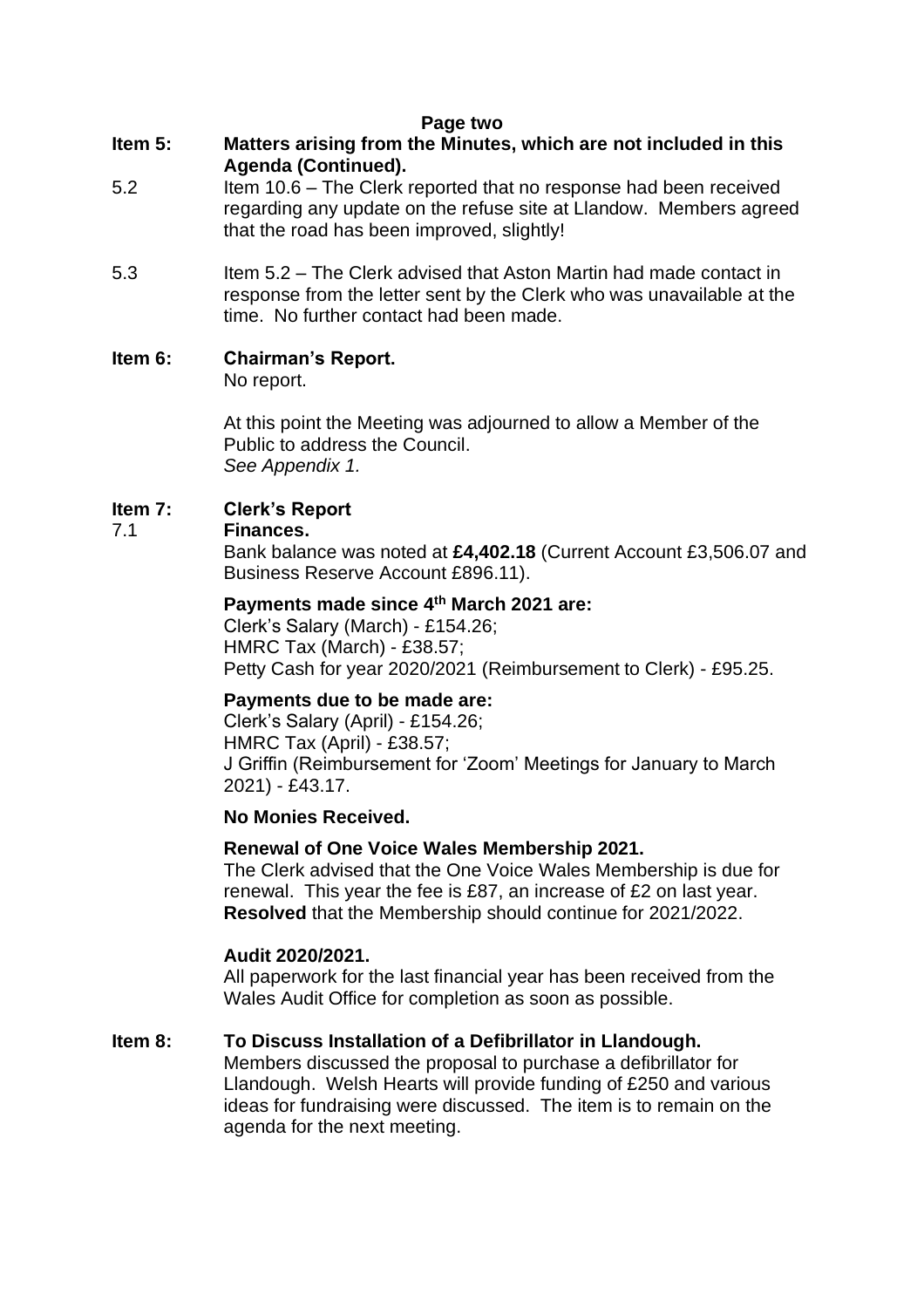#### **Page three Item 9: To Discuss and Accept the Independent Remuneration Panel for Wales – Annual Report 2021/2022.**

| <b>Determination Number.</b>                                                                                                                                                                                                                                                                                                                                                                                                                                                                      | <b>Extra Information.</b>                                                                                                                                | <b>Is a Decision</b>                                                                                                           |
|---------------------------------------------------------------------------------------------------------------------------------------------------------------------------------------------------------------------------------------------------------------------------------------------------------------------------------------------------------------------------------------------------------------------------------------------------------------------------------------------------|----------------------------------------------------------------------------------------------------------------------------------------------------------|--------------------------------------------------------------------------------------------------------------------------------|
|                                                                                                                                                                                                                                                                                                                                                                                                                                                                                                   |                                                                                                                                                          | required by<br>Council?                                                                                                        |
| 42 - All community and town councils must<br>make available a payment to each of their<br>members of £150 per year as a contribution to<br>costs and expenses.                                                                                                                                                                                                                                                                                                                                    | This payment of £150 is<br>mandated for every<br>member unless they<br>advise the appropriate<br>officer that they do not<br>want to take it in writing. | No decision to be<br>made on this<br>determination as it is<br>mandatory.                                                      |
| 44 - Community and town councils in Groups C<br>can make an annual payment of up to £500<br>each to up to 5 members in recognition of<br>specific responsibilities. This is in addition to the<br>£150 payment for costs and expenses.                                                                                                                                                                                                                                                            | Applicable where a<br>Councillor has greater<br>responsibility.                                                                                          | Yes - it is optional to<br>pay it for up to 5<br>members and, if it is<br>paid, the amount (up<br>to £500) must be<br>decided. |
| 45 - Community and town councils can make<br>payments to each of their members in respect of<br>travel costs for attending approved duties. Such<br>payments must be the actual costs of travel by<br>public transport or the HMRC mileage<br>allowances as below:<br>-45p per mile up to 10,000 miles in the year.<br>-25p per mile over 10,000 miles.<br>-5p per mile per passenger carried on authority<br>business.<br>-24p per mile for private motor cycles.<br>-20p per mile for bicycles. | Expenses to be<br>reimbursed on production<br>of receipts.                                                                                               | Yes - the payment of<br>travel costs is<br>optional.                                                                           |
| 46 - If a community or town council resolves<br>that a particular duty requires an overnight stay,<br>it can authorise reimbursement of subsistence<br>expenses to its members at the maximum rates<br>set out below on the basis of receipted claims:<br>-£28 per 24-hour period allowance for meals,<br>including breakfast where not provided.<br>-£200 - London overnight.<br>-£95 - elsewhere overnight.<br>-£30 - staying with friends and/or family<br>overnight.                          | Expenses to be<br>reimbursed on production<br>of receipts.                                                                                               | Yes - the payment of<br>overnight subsistence<br>expenses is optional.                                                         |
| 47 - Community and town councils can pay<br>financial loss compensation to each of their<br>members, where such loss has actually<br>occurred, for attending approved duties.                                                                                                                                                                                                                                                                                                                     |                                                                                                                                                          | Yes - the payment of<br>financial loss is<br>optional.                                                                         |

The Members discussed the schedule of payments and agreed to accept the determinations and apply them should this be required at any time.

**Item 10: To Consider the Local Government and Elections (Wales) Act 2021 in relation to the Community and Town Council Sector.** The Clerk had forwarded a document to Members highlighting the salient points in the Act.

**Item 11: Reports of Representatives.** 

Councillor Simpson reported on a recent meeting of Cardiff & Vale University Health Board Stakeholders Reference Group: *See Appendix 2.*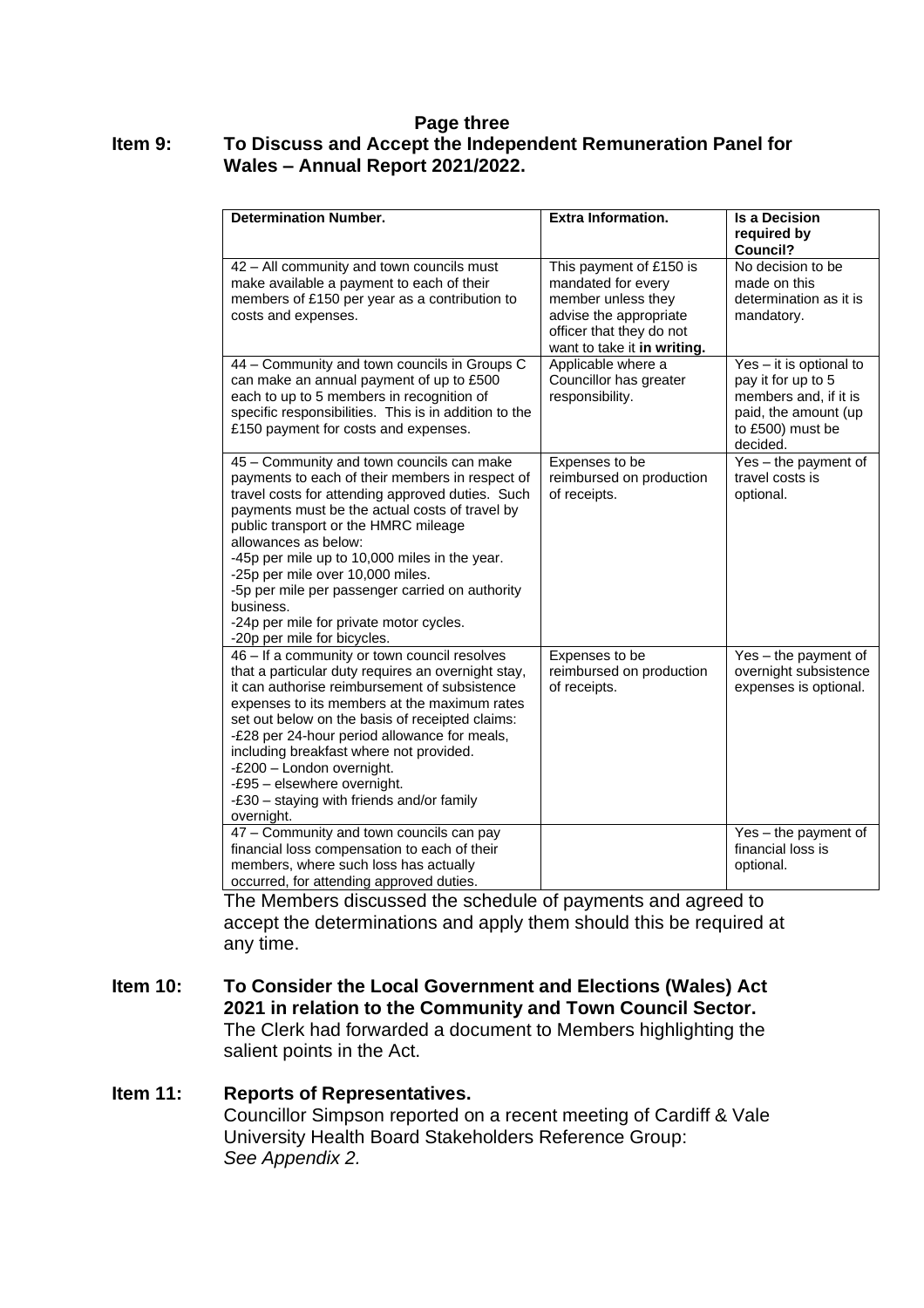# **Page four**

# **Item 12: Correspondence and Publications.**

- 12.1 One Voice Wales Bulletin December 2020. *The Clerk advised that contained within the Bulletin there is an update on The Code of Conduct which she will read during the next month and Members will be updated at the next meeting.*
- 12.2 Cyber Security Guide for Councillors via One Voice Wales. *Noted.*
- 12.3 Countryside Code Refresh 2021 Via One Voice Wales. This included an external briefing on the revised and final Countryside Code wording, including information on the process to date and imminent launch of the revised Code wording on the Natural Resources Wales website. A copy of the final revised code was also included within the briefing.

### *Noted.*

12.4 Digital Connectivity Survey being undertaking by the National Federation of Women's Institutes who has teamed up with the Wales YFC, NFU Cymru, the FUW and CLA Cymru to gather a picture of broadband and mobile connectivity across Wales. Since Covid 19 the importance of good digital connectivity has become more evident, with people relying on the internet to keep connected with family, friends and their communities as well as other purposes including work, business, education, leisure and day to day activities. The Organisations recognise that not everyone has access to decent broadband, in particular in rural communities. The on-line survey is available at:

https://www.surveymonkey.co.uk/r/J575MPQ *Noted.*

- 12.5 Tesco Scam Warning via Dyfed Powys Police. Some people have received telephone calls from fraudsters pretending to be Tesco. An automated call states that 'your Tesco order has been placed and your account will be debited £350'. The call goes on to say "If this is not the right amount, please press 1 to go through to our fraud team". The fraudster then attempts to get personal information. *Noted.*
- 12.6 One Voice Wales Remote Training Sessions during April 2021. *Noted.*
- 12.7 Welsh Government is seeking to appoint three Members to the Board of Natural Resources Wales. Further details are available at the Welsh Government's Public Appointments websites. *Noted.*
- 12.8 Vale of Glamorgan Council Agenda of Meeting held  $10<sup>th</sup>$  March 2021 and Minutes of Meeting held 7<sup>th</sup> December 2020. *Noted.*